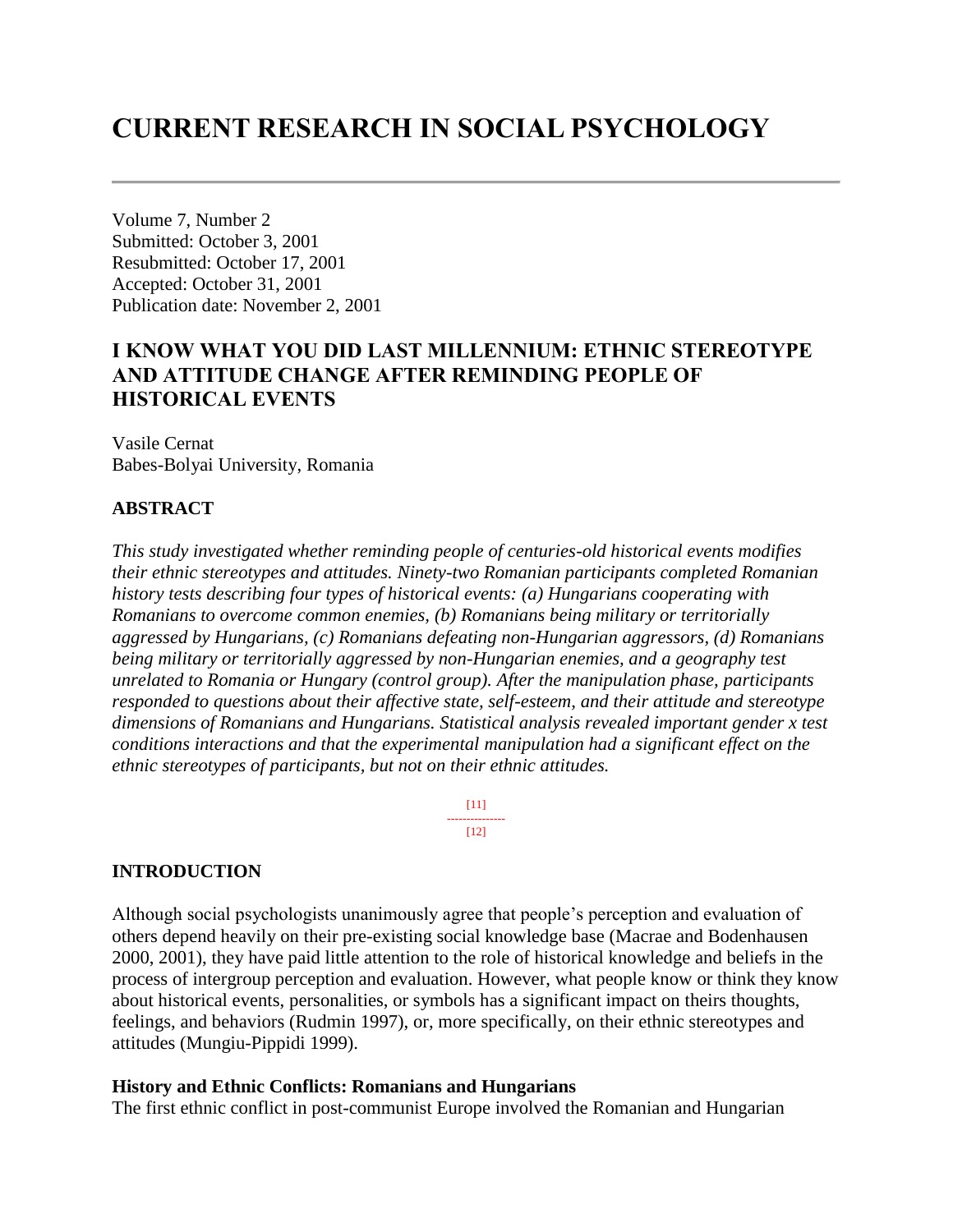communities of Târgu-Mures, a town situated in the Transylvanian region of Romania. A content analysis of the two local Romanian and Hungarian language newspapers published in that period revealed a high frequency of articles on national history. As a common feature, both newspapers focused on the historical events, personalities, or symbols of the in-group providing a biased presentation of the historical information. However, in the Romanian newspaper the most frequent historical topics involved the territorial integrity and the Hungarian oppressions in the past (Bodó, Cosmeanu, Mátéffy, and Marginean 1995).

The importance of historical beliefs in this ethnic conflict was not fortuitous. While most people all around the world see Transylvania as synonymous with the legend of Dracula, Romanians and Hungarians have other chronically accessible concepts associated with this word. Throughout history, this territory has been disputed between Romanians and Hungarians, who embrace conflicting theories of its history. Although the content of ethnic stereotypes depend on realistic differences between groups on economic, political, cultural, or relational aspects (Peabody 1985, Pope and Linssen 1999), the manner Romanians and Hungarians perceive each other also seem to depend on their beliefs about the history of Transylvania. Many Romanians believe that Hungarians conquered this land from their ancestors and perceive them as aggressors who oppressed Romanians for centuries, whereas many Hungarians believe that Romanians came in Transylvania as shepherds and found here a civilization built by Hungarians, viewing them as uncivilized (see Mungiu-Pippidi 1999, for a detailed account).

#### **Problem and Goal of the Present Study**

Many of the historical episodes evoked by the Romanian and Hungarian language newspapers took place hundreds of years ago. Because these newspapers provided a biased view of the historical events, they were often accused that their conduct had an instigating effect. Nevertheless, a question seems justified: is it possible to alter people's ethnic stereotypes and attitudes by simply reminding them of national historical events that happened hundreds of years ago?

> [12] ---------------  $[13]$

Because stereotypes and attitudes are commonly perceived as strongly associated to the current relations between groups, it seems unlikely that intergroup perception and evaluation could be altered by reminding people of events that happened centuries ago. After all, intergroup perception and evaluation change with time. For example, a recent replication of Princenton trilogy revealed that almost all stereotypes of 10 ethnic and national groups changed in content over a period of 60 years (Madon, Guyll, Aboufadel, Montiel, Smith, Palumbo, and Jussim, in press). This result would be improbable if people would construe their ethnic and national stereotypes based on what they believe that an ethnic or national group did many years ago. However such findings do not imply that stereotypes or attitudes are not associated with historical beliefs, or that they could not be affected by historical beliefs. Moreover, many researches have revealed that even subtle stimuli can significantly alter people's perception and evaluation of the social world (see Bargh 1994; Macrae and Bodenhausen 2001) or people's behaviors (Steele and Aronson 1995; Shih, Pittinsky, and Ambady 1999; Stone, Lynch, Sjomeling, and Darley 1999). For example, subjects exposed to pictures of admired Black and disliked White Americans expressed less automatic preference for White over African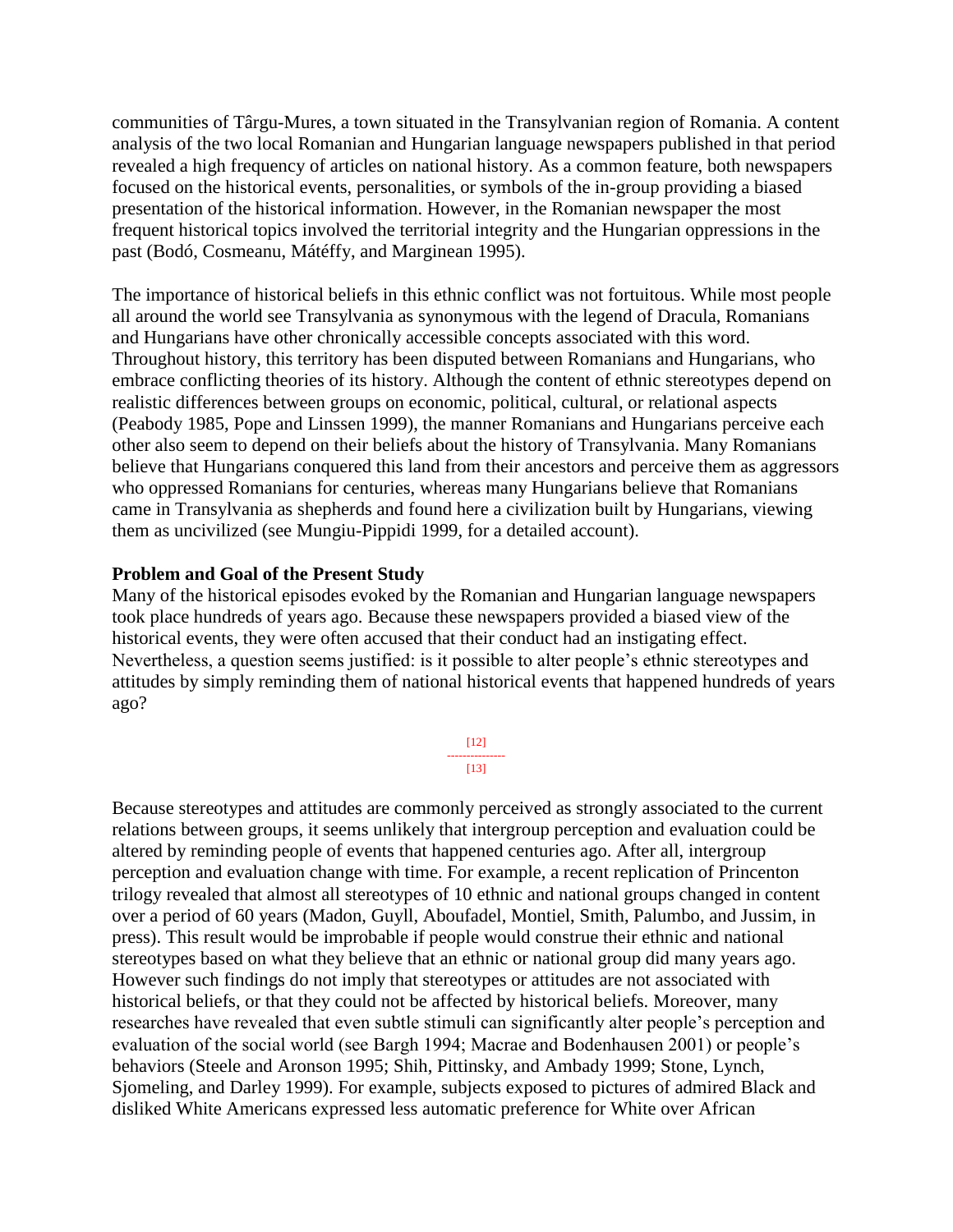Americans compared with subjects exposed to pictures of admired White and disliked Black individuals or to non-racial exemplars (Dasgupta and Greenwald, in press). Similarly, subjects that received a "miss-addressed" e-mail were friendlier in their replies when the sender had the same name as a well-known positive exemplar than the sender had the same name as a wellknown negative exemplar (Castelli, Zogmaister and Arcuri 2001). Consequently, although it seems unlikely that reminding people of events that happened hundreds of years ago would alter their intergroup perception and evaluation, the results of such contemporary researches on the "sensitive" side of social information processing suggest the opposite.

The present study investigated if short-term changes of ethnic stereotypes and attitudes occur after reminding people of national historical events, some of them similar to the type of events evoked by the Romanian newspaper during the ethnic conflict, others providing counterstereotypical information (by showing Hungarians cooperating with Romanians), or attenuating information (by reminding participants of more negative historical events related to non-Hungarian groups).

> [13] ---------------  $[14]$

#### **METHOD**

#### **Participants and Design**

Ninety-two Romanian students at Electromures Highscool of Târgu-Mures voluntarily participated in this experiment. The data from four subjects were discarded because they failed to complete all measures or clearly misunderstood the instructions; the final sample consisted of 88 subjects (59 males and 29 females). The study was of a between-subjects design, with the type of exposure information used as the independent variable, and the subsequent scores on Affectometer 2, Rosenberg's Self-Esteem, as well as on attitude and stereotype dimensions as the dependent variables. Positive and negative attitudes were evaluated as well as sociability, efficiency, aggression, and extremism stereotype dimensions. Sociability and efficiency were selected because they seem to be the most important dimensions of intergroup perception (Pope and Linssen 1999), whereas aggressivity and extremism were selected because they are particularly relevant for the manner Romanians perceive and evaluate the Hungarians (Mungiu-Pippidi 1999, Stoltz 1999). Affective state and self-esteem were also measured, numerous researches and theories emphasizing their important mediational role in intergroup perception and evaluation (Tajfel 1981; Tajfel and Turner 1986; Greenwald, Banaji, Rudman, Farnham, Nosek, and Mellott, in press; Bodenhausen, Mussweiler, Gabriel, and Moreno, in press).

#### **Materials**

History and geography tests, each of them containing five items selected from secondary school textbooks, represented the exposure material. All items of the history tests, except two, described events that happened more than 60 years ago ( $M = 450$  years). The items consisted of a sentence describing an historical event, followed by four letter choices, representing possible years of the events, historical figures involved etc., and participants had to chose the option representing the correct answer. Stereotypes dimensions were assessed using the percentage of shared attribute method, and positive and negative attitudes using 7-point scales that ranged from1-to a small extent to7- to a large extent (see the Appendix). Affectometer 2 (Robinson, Shaver, and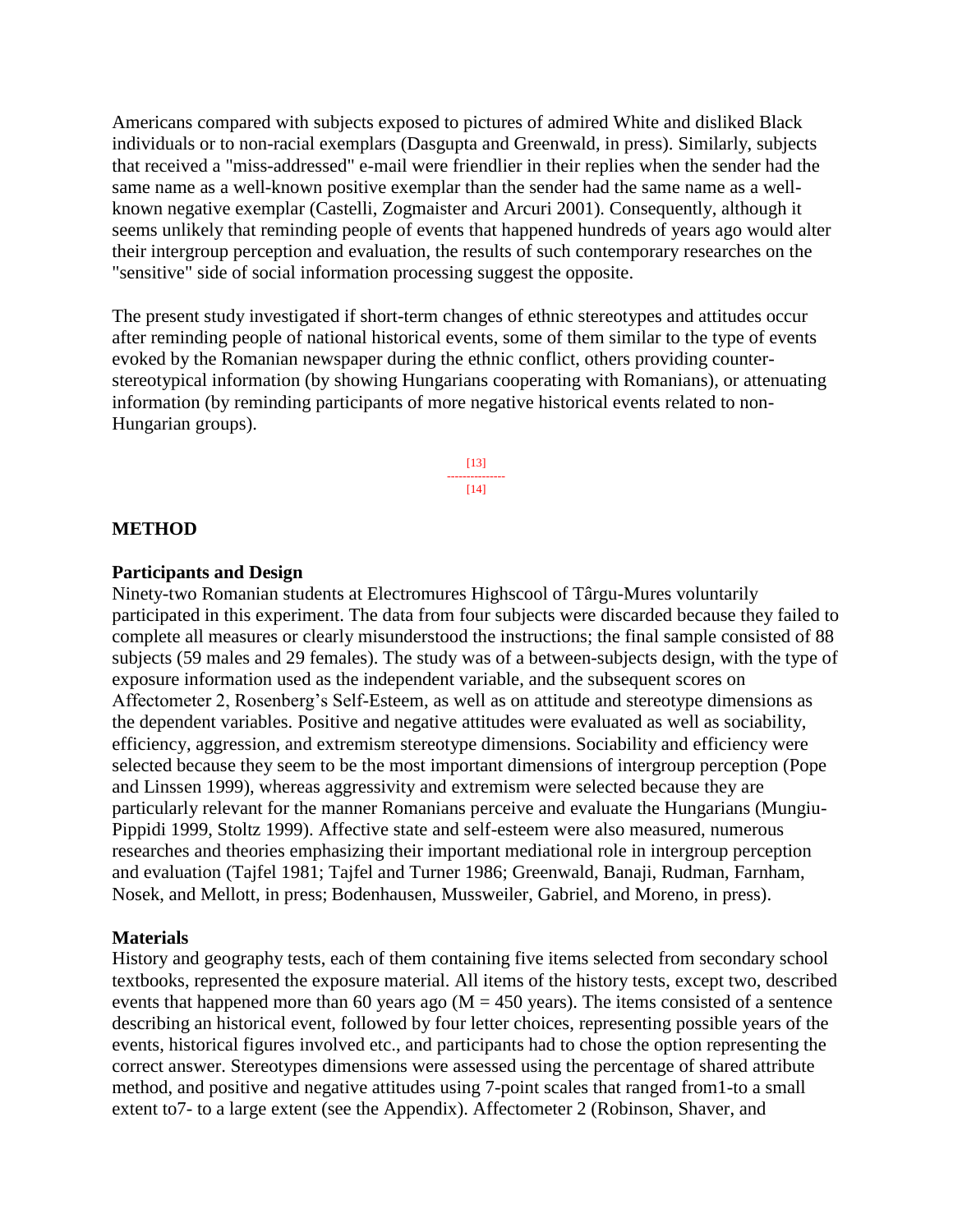Wrightsman 1991, pp. 98-100) and Rosenberg's Self-Esteem scales (Robinson, Shaver, and Wrightsman 1991, pp. 127-131) have also been used with 7-point scales.

> [14] --------------- [15]

#### **Procedure**

Participants were randomly assigned to one of the five conditions: a) positive Hungarian (Romanians and Hungarians fighting together against a common enemy); b) positive non-Hungarian (military successes of Romanians over Turks and Germans); c) negative Hungarian (Hungarian military aggressions against Romanians, losses of territory to Hungarians etc.); d) negative non-Hungarian (Turk and Russian military aggressions against Romanians, losses of territory to these groups etc.); e) geography (control group). Participants were assured they will not receive any grades for their test performance and that their answers will remain anonymous. After participants completed the "knowledge tests" they had to respond to Affectometer 2 and Rosenberg's Self-Esteem scales and to complete the items that assessed their stereotypes of Romanians and Hungarians and their attitudes toward these two ethnic groups. Finally, participants provided information about their age and gender.

#### **RESULTS**

#### **Gender**

**DO E&OO ∽©©œ©O©©©© ←©œ©O©©©** ©< ©œ©©œ©® Although no previous research on how Romanians perceive or evaluate Hungarians revealed important gender differences (Mungiu-Pippidi 1999, Stoltz 1999), the results showed that gender significantly moderated the test conditions effects on some dependent variables. Consequently, the measured variables were submitted to a 2 (gender)  $\mathbf{5}$  (test conditions) multivariate General Linear Model analysis of variance.

The test conditions had important main effects on two stereotype dimensions: Romanian's sociability (F(4,86) = 2.46, p = .052) and Hungarian's efficiency (F(4,86) = 2.25, p = .071). Tukey's Honestly Significant Differences (HSD) revealed that in the negative Hungarian condition participants perceived Hungarians as more efficient and Romanians as more sociable than in the positive Hungarian condition ( $p = .040$  and  $.005$ , respectively). The mean scores are shown in Table 1.

> [15] --------------- [16]

**Table 1.** Participants mean scores and standard deviations for the measured variables by test conditions.

| Hungarian<br><b>Positive</b><br>$(N = 19)$ | Non-<br>Hungarian<br>Hungarian<br><b>Negative</b><br><b>Positive</b><br>$(N = 17)$<br>$(N = 19)$ | Non-<br><b>Hungarian</b><br><b>Negative</b><br>$(N = 17)$ | Control<br>$(N = 16)$ | <b>Total</b> |
|--------------------------------------------|--------------------------------------------------------------------------------------------------|-----------------------------------------------------------|-----------------------|--------------|
|--------------------------------------------|--------------------------------------------------------------------------------------------------|-----------------------------------------------------------|-----------------------|--------------|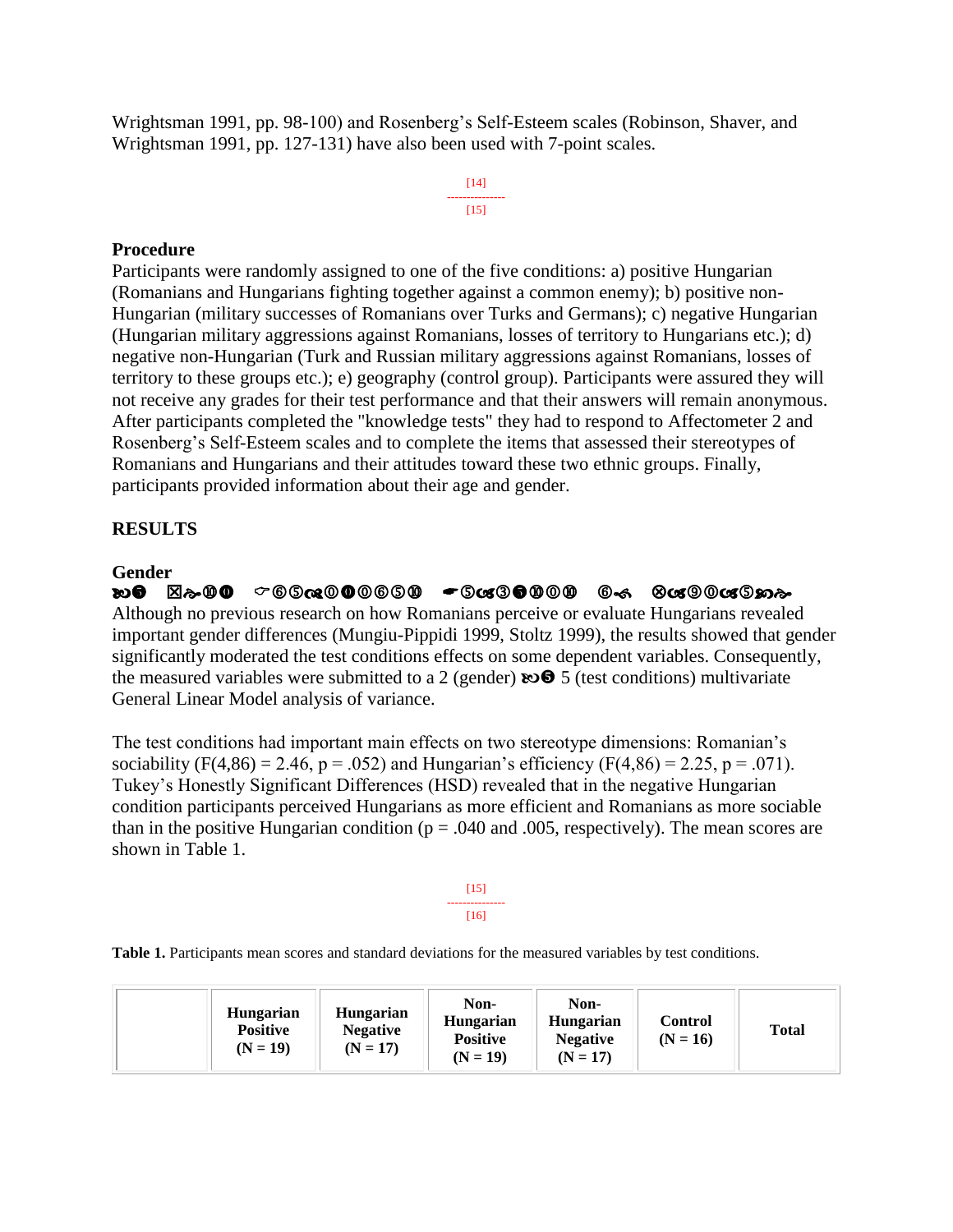| Test<br><b>Conditions</b><br>and<br><b>Variables</b> | <b>Mean</b>             | S.D.       | Mean       | S.D.                    | <b>Mean</b>                       | S.D.       | Mean                    | S.D.                   | Mean                    | S.D.                   | <b>Mean</b>               | S.D                      |
|------------------------------------------------------|-------------------------|------------|------------|-------------------------|-----------------------------------|------------|-------------------------|------------------------|-------------------------|------------------------|---------------------------|--------------------------|
| Sociability<br><b>Romanians</b>                      | 300.4<br>$\overline{2}$ | 88.98      | 382.5<br>9 | 61.79                   | 333.6<br>3                        | 76.60      | 325.0<br>6              | 63.0<br>$\overline{2}$ | 336.7<br>5              | 49.8<br>6              | 334.8<br>3                | 73.7<br>$\overline{4}$   |
| Sociability<br><b>Hungarians</b>                     | 190.6<br>3              | 63.92      | 195.3<br>5 | 97.36                   | 191.2<br>6                        | 108.8<br>9 | 176.0<br>6              | 95.4<br>6              | 187.0<br>$\overline{0}$ | 81.7<br>8              | 188.2<br>$\mathbf{0}$     | 88.9<br>6                |
| <b>Efficiency</b><br><b>Romanians</b>                | 197.2<br>1              | 81.94      | 236.5<br>3 | 86.06                   | 262.3<br>2                        | 74.10      | 206.0<br>$\mathbf{0}$   | 72.2<br>3              | 218.7<br>5              | 76.5<br>3              | 224.4<br>8                | 80.2<br>$\boldsymbol{0}$ |
| <b>Efficiency</b><br><b>Hungarians</b>               | 162.8<br>4              | 91.46      | 250.2<br>0 | 97.42                   | 174.0<br>5                        | 101.1<br>9 | 201.1<br>$\overline{2}$ | 89.5<br>3              | 203.4<br>4              | 89.5<br>9              | 196.9<br>1                | 96.8<br>8                |
| <b>Aggression</b><br><b>Romanians</b>                | 169.2<br>1              | 69.85      | 157.6<br>5 | 76.00                   | 165.5<br>8                        | 75.32      | 182.7<br>6              | 81.0<br>3              | 152.2<br>5              | 69.6<br>5              | 165.7<br>3                | 73.4<br>5                |
| <b>Aggression</b><br><b>Hungarians</b>               | 220.5<br>8              | 104.7<br>5 | 248.8<br>8 | 101.8<br>$\mathfrak{2}$ | 178.2<br>6                        | 95.83      | 232.0<br>5              | 70.4<br>4              | 246.8<br>8              | 98.2<br>$\theta$       | 223.9<br>1                | 96.6<br>5                |
| <b>Extremism</b><br><b>Romanians</b>                 | 102.5<br>3              | 50.18      | 83.82      | 42.90                   | 117.2<br>$\overline{c}$           | 67.18      | 109.4<br>1              | 80.2<br>$\overline{4}$ | 92.00                   | 49.6<br>6              | 101.3<br>2                | 59.4<br>$\overline{4}$   |
| <b>Extremism</b><br><b>Hungarians</b>                | 157.8<br>9              | 69.71      | 185.2<br>4 | 66.07                   | 121.8<br>$\overline{\mathcal{L}}$ | 77.66      | 125.4<br>1              | 47.6<br>$\overline{2}$ | 160.2<br>5              | 68.1<br>6              | 149.5<br>5                | 69.5<br>$\tau$           |
| <b>Positive</b><br>evaluation<br><b>Romanians</b>    | 28.05                   | 4.70       | 28.65      | 6.09                    | 29.84                             | 7.99       | 29.76                   | 3.67                   | 29.31                   | 6.31                   | 29.11                     | 5.87                     |
| <b>Positive</b><br>evaluation<br><b>Hungarians</b>   | 16.98                   | 8.65       | 15.01      | 6.96                    | 14.03                             | 5.00       | 16.68                   | 7.65                   | 15.13                   | 5.58                   | 15.57                     | 6.86                     |
| <b>Negative</b><br>evaluation<br><b>Romanians</b>    | 16.68                   | 7.56       | 15.35      | 5.70                    | 15.21                             | 9.87       | 15.65                   | 7.39                   | 14.31                   | 7.09                   | 15.48                     | 7.57                     |
| <b>Negative</b><br>evaluation<br><b>Hungarians</b>   | 23.37                   | 7.86       | 24.41      | 10.13                   | 24.00                             | 11.57      | 27.59                   | 9.57                   | 25.56                   | 10.4<br>$\overline{4}$ | 24.92                     | 9.86                     |
| <b>Affectomet</b><br>er                              | 192.8<br>$\overline{4}$ | 32.14      | 206.3<br>5 | 18.28                   | 200.7<br>8                        | 29.56      | 190.0<br>$\mathbf{0}$   | 35.1<br>9              | 200.6<br>3              | 27.4<br>1              | 198.0<br>$\boldsymbol{0}$ | 29.1<br>$\overline{2}$   |
| Self-Esteem                                          | 49.42                   | 7.31       | 51.94      | 8.01                    | 51.05                             | 8.79       | 48.82                   | 10.0<br>7              | 51.63                   | 9.17                   | 50.55                     | 8.57                     |

The gender of participants (Table 2) had significant main effects on three dependent variables. Female participants perceived Hungarians as more sociable than male subjects  $(F(1,86) = 5.11, p$ 

[16] --------------- [17]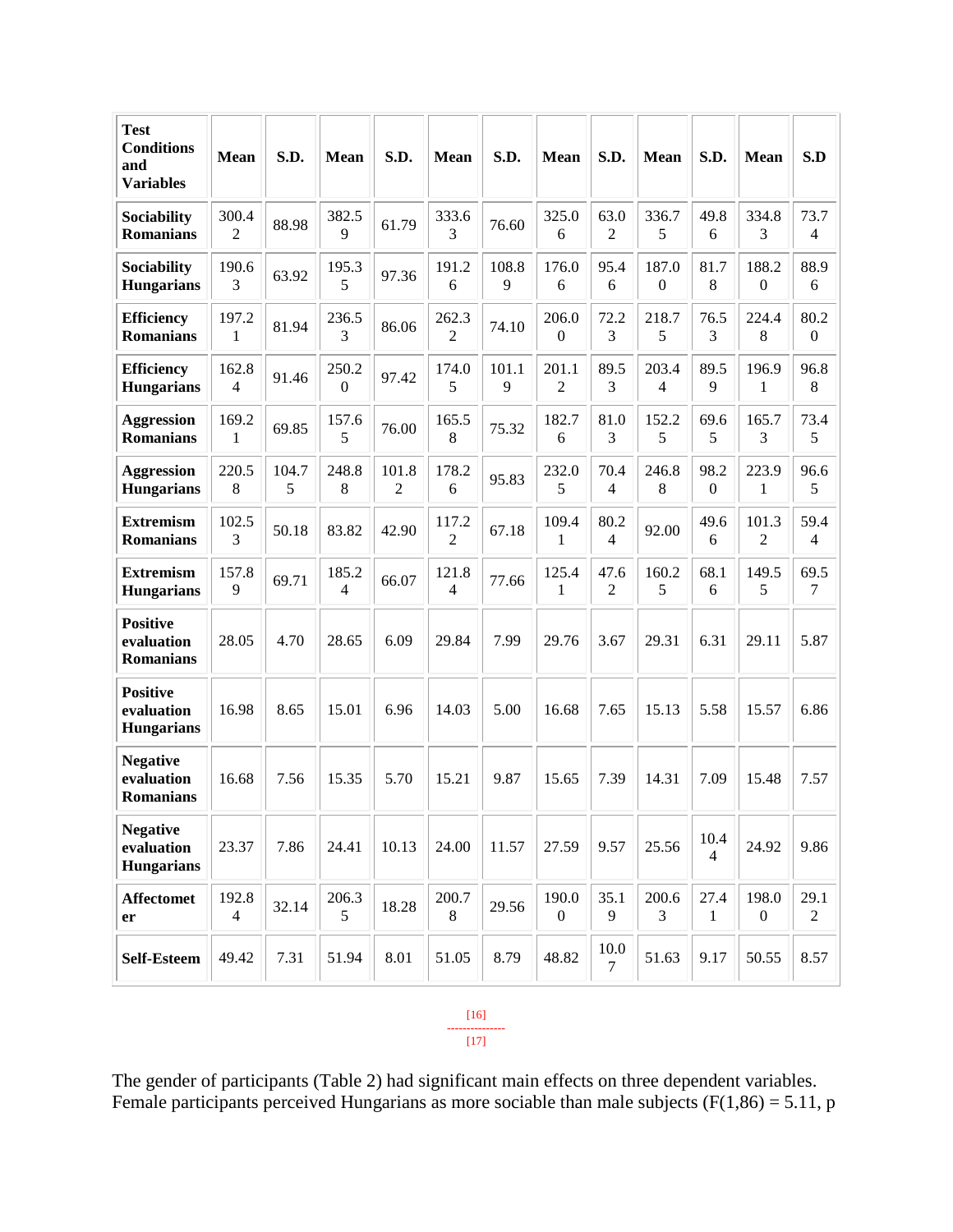= . 027), reported that more Hungarians are characterized by efficiency than male participants  $(F(1,86) = 5.07, p = .027)$ , and expressed less negative evaluations of Hungarians than males  $(F(1,86) = 10.96, p = .001)$ . That is, male participants reported more negative stereotypes and attitudes toward Hungarians than female participants.

|                                                    | Hungarian<br>positive | $(n = 19)$  | Hungarian<br>negative | $(n = 17)$  | Non-<br>Hungarian<br>positive | $(n = 19)$  | Non-<br>Hungarian<br>negative | $(n = 17)$   | <b>Control</b><br>$(n = 16)$ |             |        | <b>Total</b> |
|----------------------------------------------------|-----------------------|-------------|-----------------------|-------------|-------------------------------|-------------|-------------------------------|--------------|------------------------------|-------------|--------|--------------|
| <b>Test</b><br><b>Conditions</b><br>and Variable   | $\mathbf{M}$          | $\mathbf F$ | M                     | $\mathbf F$ | M                             | $\mathbf F$ | M                             | $\mathbf{F}$ | M                            | $\mathbf F$ | M      | $\mathbf F$  |
| Sociability<br><b>Romanians</b>                    | 263.09                | 351.75      | 377.43                | 406.67      | 335.07                        | 329.60      | 318.42                        | 341.00       | 332.00                       | 341.50      | 327.90 | 348.93       |
| Sociability<br><b>Hungarians</b>                   | 180.73                | 204.25      | 192.43                | 209.00      | 157.64                        | 285.40      | 174.58                        | 179.60       | 155.25                       | 218.75      | 173.32 | 218.48       |
| <b>Efficiency</b><br><b>Romanians</b>              | 184.91                | 214.13      | 246.21                | 191.33      | 264.93                        | 255.00      | 201.17                        | 217.60       | 177.63                       | 259.88      | 220.76 | 232.03       |
| <b>Efficiency</b><br><b>Hungarians</b>             | 137.00                | 198.38      | 237.03                | 311.67      | 151.43                        | 237.40      | 203.25                        | 196.00       | 188.38                       | 218.50      | 184.60 | 221.97       |
| <b>Aggression</b><br><b>Romanians</b>              | 169.18                | 169.25      | 172.21                | 89.67       | 171.93                        | 147.80      | 178.58                        | 192.80       | 132.63                       | 171.88      | 167.51 | 162.10       |
| <b>Aggression</b><br><b>Hungarians</b>             | 231.09                | 206.13      | 256.21                | 214.67      | 165.50                        | 214.00      | 206.99                        | 292.20       | 236.50                       | 257.25      | 217.32 | 237.31       |
| <b>Extremism</b><br><b>Romanians</b>               | 96.55                 | 110.75      | 87.07                 | 68.67       | 127.15                        | 91.40       | 102.50                        | 126.00       | 80.25                        | 103.75      | 100.10 | 103.76       |
| <b>Extremism</b><br><b>Hungarians</b>              | 141.82                | 180.00      | 197.64                | 127.33      | 136.00                        | 82.20       | 117.58                        | 144.20       | 134.38                       | 186.13      | 147.75 | 153.21       |
| <b>Positive</b><br>evaluation<br>Romanians         | 27.00                 | 29.50       | 29.86                 | 23.00       | 29.71                         | 30.20       | 30.08                         | 29.00        | 30.38                        | 28.25       | 29.41  | 28.52        |
| <b>Positive</b><br>evaluation<br><b>Hungarians</b> | 15.05                 | 19.63       | 15.22                 | 12.00       | 12.68                         | 17.80       | 17.46                         | 14.80        | 14.00                        | 16.25       | 14.88  | 16.97        |

**Table 2.** Male and female participants mean scores by test conditions.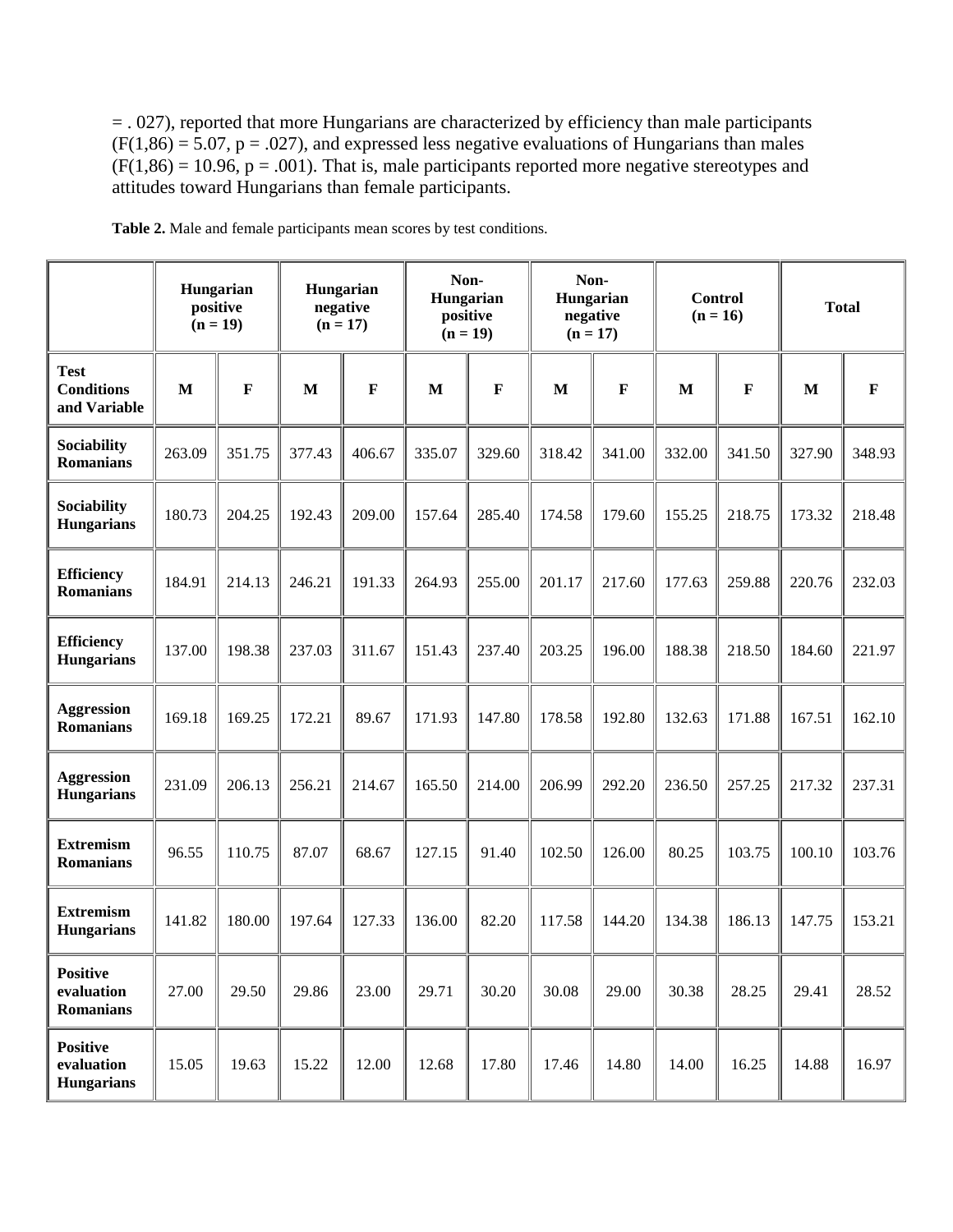| <b>Negative</b><br>evaluation<br><b>Romanians</b>  | 17.82  | 15.13  | 16.07  | 12.00  | 14.79  | 16.40  | 16.00  | 14.80  | 14.75  | 13.38  | 15.90  | 14.62  |
|----------------------------------------------------|--------|--------|--------|--------|--------|--------|--------|--------|--------|--------|--------|--------|
| <b>Negative</b><br>evaluation<br><b>Hungarians</b> | 23.36  | 23.38  | 26.71  | 13.67  | 28.07  | 12.60  | 28.75  | 24.80  | 28.38  | 22.75  | 27.05  | 20.59  |
| Affectometer                                       | 184.73 | 204.00 | 207.07 | 203.00 | 211.46 | 173.00 | 196.33 | 174.80 | 201.00 | 200.25 | 200.76 | 192.48 |
| <b>Self-Esteem</b>                                 | 48.82  | 50.25  | 51.29  | 55.00  | 54.29  | 42.00  | 51.00  | 43.60  | 52.88  | 50.38  | 51.69  | 48.21  |

[17] ---------------  $[18]$ 

The analysis revealed a significant gender  $\mathbf{E} \odot \mathbf{E}$  test conditions interaction effect on Affectometer 2 scores ( $F(4,86) = 2.54$ ,  $p = .046$ ). Female participants Affectometer 2 scores were affected only by the presence or the absence of Hungarians, whereas male participants Affectometer 2 scores were affected both by Hungarian's presence and by the nature of the historical events (Figure 1).



**Figure 1**. Male and female participants scores for Affectometer 2

The analysis also revealed a weaker ( $F(4,86) = 2.27$ ,  $p = .069$ ) but quite similar gender by test conditions interaction effect on self-esteem (Figure 2).

**Figure 2.** Male and female participants scores for Rosenberg Self Esteem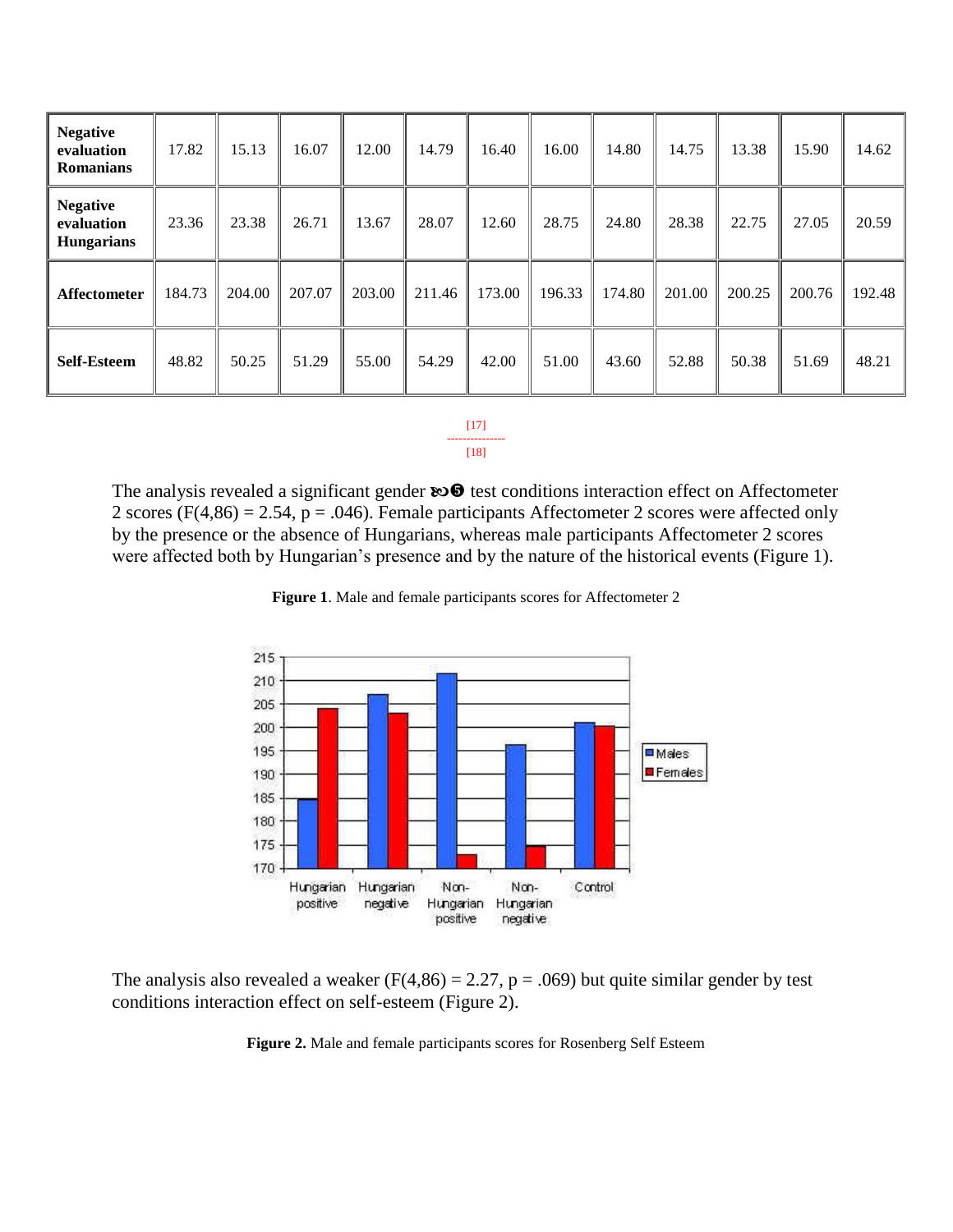

Gender and test conditions also interacted significantly on Hungarian's extremism  $(F(4,86) =$ 2.84,  $p = .030$ ). Male participants rated Hungarians as more extremist in the negative Hungarian condition than in the positive Hungarian condition, whereas female participants did the opposite. Furthermore, male participants perceived Hungarians as more extremist in the positive non-Hungarian condition than in the negative non-Hungarian condition, but female participants did the reverse (Figure 3).



**Figure 3**. Male and female participants scores for Hungarian's extremism

--------------- [20]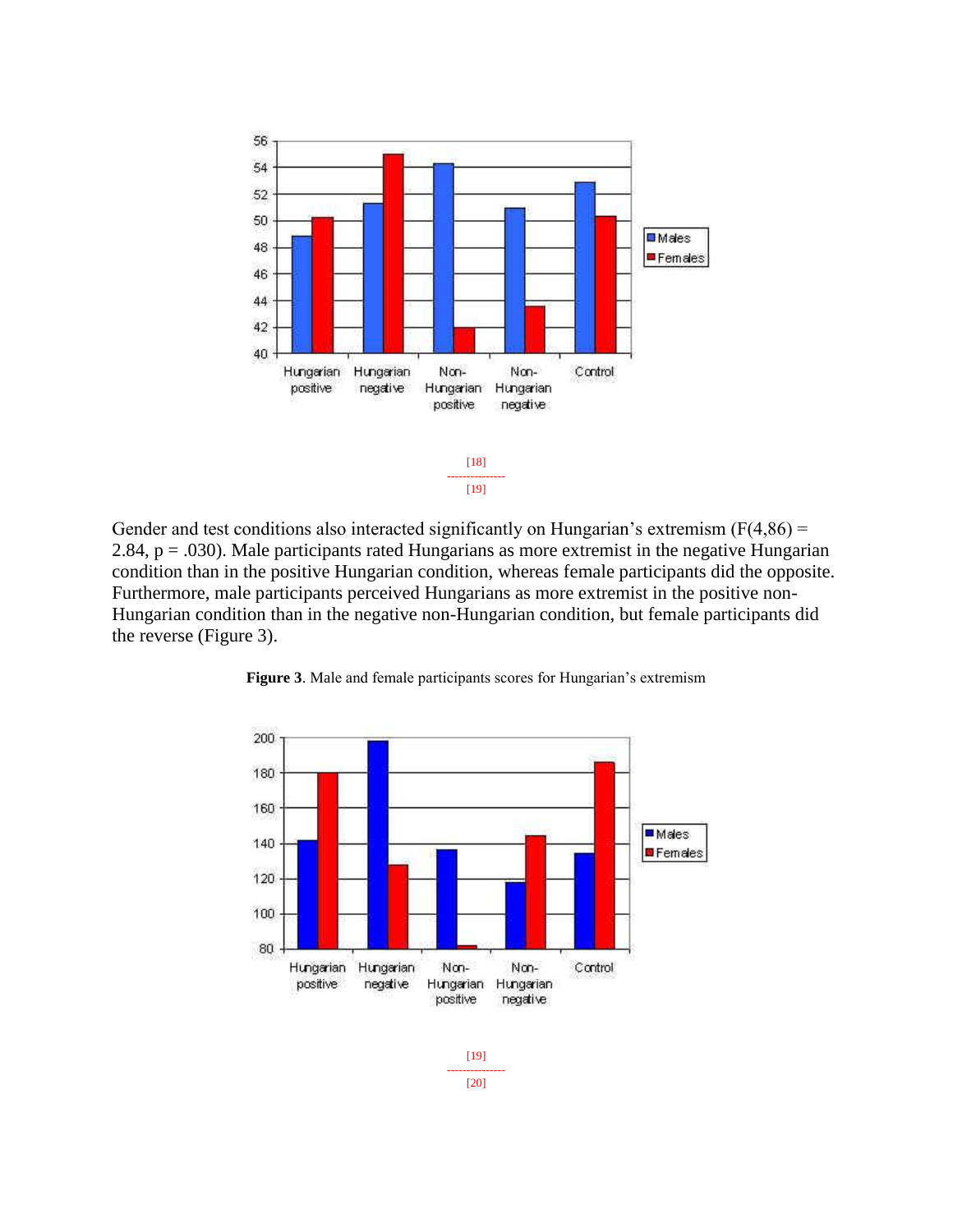When affective state was used as a covariate, the analysis revealed significant effects on Romanian's positive evaluation (F(1,86) = 9.56, p = .003), negative evaluation (F(1,86) = 7.86, p  $= .006$ ), aggressivity (F(1,86) = 4.61, p = .035), efficiency (F(1,86) = 4.55, p = .036), and sociability ( $F(1,86) = 9.97$ ,  $p = .002$ ). If self-esteem was entered as a covariate, the analysis found significant effects on Romanian's positive evaluation ( $F(1,86) = 4.52$ ,  $p = .037$ ) and sociability ( $F(1,86) = 4.15$ ,  $p = .045$ ). With no exception, greater affective state or self-esteem were associated with a more positive perception or evaluation of the Romanians.

### **ANOVA of Male Participants' Results**

The test conditions did not have a significant effect on male participants' attitudes. However, their stereotype dimensions were significantly altered: Hungarian's efficiency ( $F(4, 57) = 2.67$ , p  $= .042$ ), extremism (F(4, 57) = 2.60, p = .046), aggressivity (F(4, 57) = 2.50, p = .054), and Romanian's sociability (F(4, 57) = 3.79, p = .008), and efficiency (F(4, 57) = 3.36, p = .016). Tukey's HSD was used to determine where actual significant differences lied when the overall comparison was significant. The following significant differences emerged (Table 3):

- a. Male participants perceived Hungarians as more efficient in the negative Hungarian condition ( $M = 237.03$ ) than in the positive Hungarian condition ( $M = 137.00$ );
- b. Male participants perceived Hungarians as more aggressive in the negative Hungarian condition (M = 256.21) than in the positive non-Hungarian condition (M = 165.50);
- c. Male participants perceived Hungarians as more extremist in the negative Hungarian condition ( $M = 197.64$ ) than in the negative non-Hungarian condition ( $M = 117.58$ );
- d. Male participants perceived Romanians as more efficient in the positive non-Hungarian condition ( $M = 264.93$ ) than in the positive Hungarian condition ( $M = 184.91$ ;
- e. Male participants perceived Romanians as more sociable in the negative Hungarian condition ( $M = 377.43$ ) than in the positive Hungarian condition ( $M = 263.09$ ).

**Table 3.** Multiple comparisons of means of overall significantly altered dimensions (Tukey's HSD).

|                              |                       | <b>Test Conditions</b> | Mean<br><b>Differences</b> |                      |            |
|------------------------------|-----------------------|------------------------|----------------------------|----------------------|------------|
| Dependent<br><b>Variable</b> | (a)                   | ( <b>b</b> )           | $(a) - (b)$                | Std.<br><b>Error</b> | <b>Sig</b> |
| Efficiency Hun.              | Negative Hun          | Positive Hun           | 100.03                     | 35.14                | .048       |
| Aggressivity<br>Hun.         | Negative Hun.         | Positive non-<br>Hun.  | 107.46                     | 36.01                | .034       |
| Extremism Hun.               | Negative Hun          | Negative non-<br>Hun.  | 80.06                      | 26.51                | .031       |
| <b>Efficiency Rom.</b>       | Positive non-<br>Hun. |                        | 91.84                      | 32.26                | .047       |
| Sociability Rom.             | Negative Hun.         | Positive Hun.          | 114.34                     | 29.67                | .003       |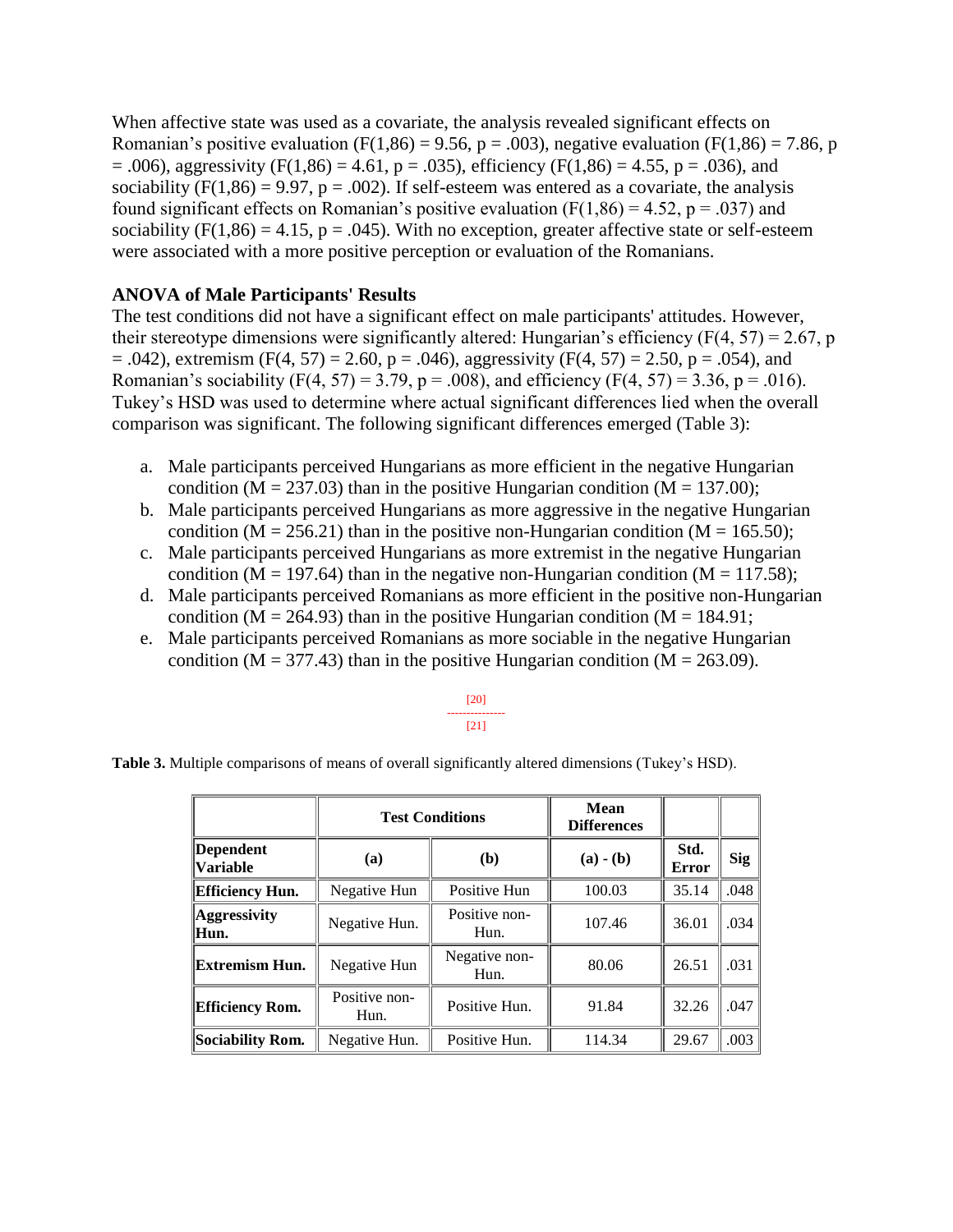Although the overall comparison of means for the affective state of participants was not significant, Tukey's HSD revealed that the difference between positive non-Hungarian ( $M =$ 211.46) and positive Hungarian ( $M = 184.73$ ) conditions was important ( $p = .067$ ).

# **ANOVA of Female Participants Results**

Test conditions had almost no effect on female's attitudes and stereotypes of Romanians and Hungarians, the only measure significantly affected being Hungarian's extremism  $(F(4, 24) =$ 3.42,  $p = .020$ ). Female participants rated Hungarians as significantly more extremist in the positive Hungarian condition ( $M = 180.00$ ) and control condition ( $M = 186.13$ ) than in the positive non-Hungarian condition  $(M = 82.21)$ .

> [21] --------------- [22]

# **In-Group Favoritism**

Measures of in-group favoritism were computed by subtracting the scores of the out-group from the scores of the in-group. Gender was responsible for one significant difference in this regard: male's negative evaluation differentiation ( $M = 11.44$ ) was greater compared with female's negative evaluation differentiation ( $M = 4.99$ ),  $F(1,86) = 6.04$ ,  $p = .016$ . Test conditions affected significantly only male participants in-group favoritism on efficiency  $(F(4,57) = 2.84, p = .033)$ . They seemed to favor the in-group the most in the positive non-Hungarian condition, as post-hoc tests revealed (all Tukey's HSD had  $p < 0.08$ , except the comparison with the positive Hungarian condition).

In-group favoritism depended more on the affective state of the participants. When affective state was entered as a covariate the analysis revealed significant effects on in-group favoritism on positive evaluation (F(1,86) = 4.18, p = .044), negative evaluation (F(1,86) = 5.290, p = .024) and sociability ( $F(1,86) = 10.11$ ,  $p = .002$ ). Self-esteem had significant effects on in-group favoritism on negative evaluation (F(1,86) = 4.40, p = .039) and aggressivity (F(1,86) = 4.57, p = .036).

# **DISCUSSION**

The present study explored the effects of exposure to information about centuries-old national historical events on ethnic stereotypes and attitudes. The results failed to reveal any significant impact of test conditions on the ethnic attitudes expressed by the participants, but showed significant effects of test conditions on their ethnic stereotypes. More specifically, participants rated Romanians as more sociable and Hungarians as more efficient when reminded of Hungarian aggressions in the past than when reminded of Hungarians cooperating with Romanians. Furthermore, test conditions significantly affected how female participants stereotyped Hungarians on extremism, but they significantly altered how male participants stereotyped Hungarians on efficiency, aggressivity, extremism, and Romanians on efficiency and sociability.

One reason results did not reveal a significant impact of the test conditions on participant's ethnic attitudes could be that recent events, with a potentially more powerful affective impact,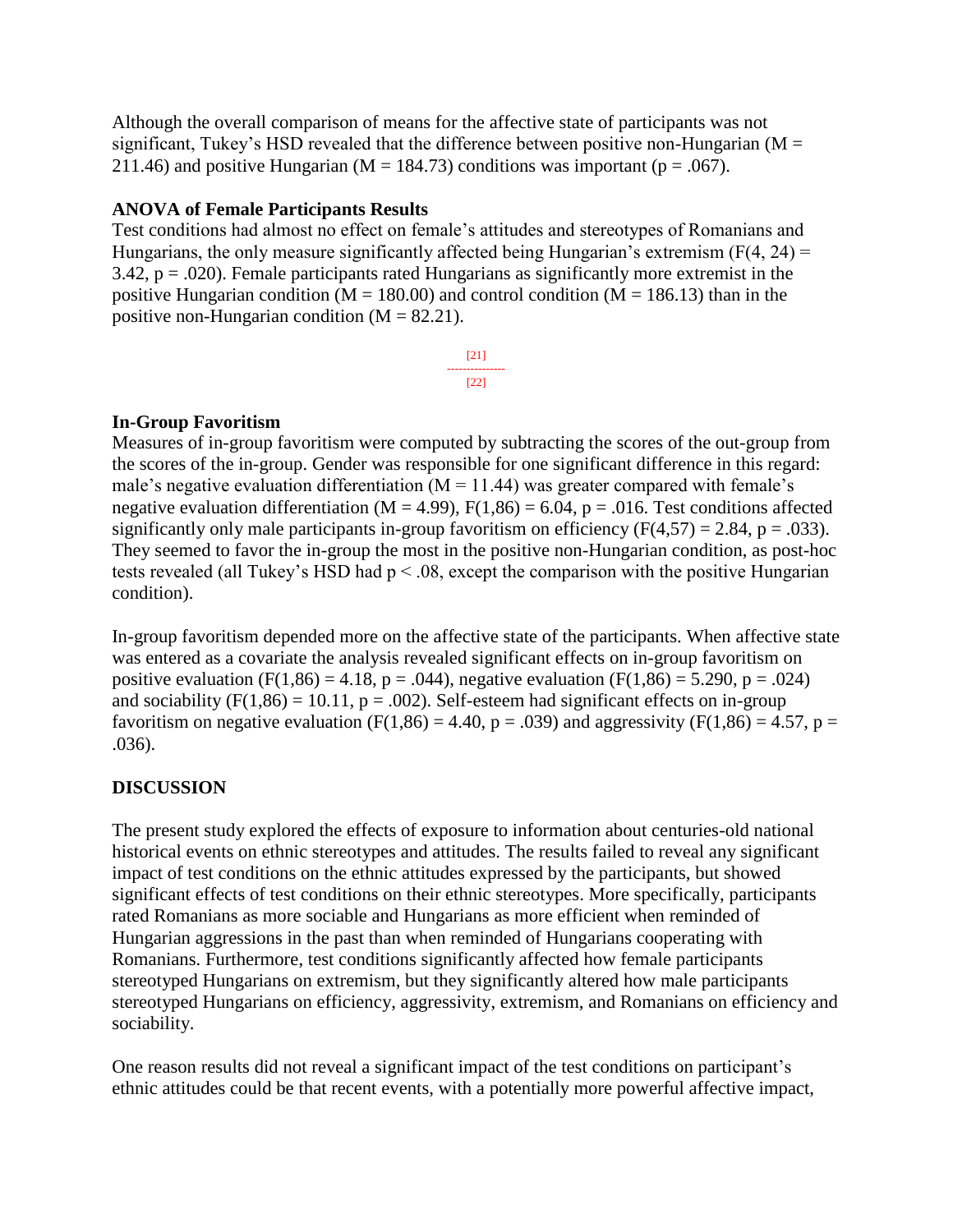were not included in test conditions. The history tests described events that happened centuries ago ( $M = 450$  years) and none of them mentioned Hungarian or non-Hungarian atrocities against Romanians. That the reminded information was "cold" is also revealed by the fact that test conditions did not have significant main effects on the reported affective state of participants. However, it may also be speculated that modifications of ethnic attitudes occurred but have not been detected. A limit of the present study is that it used only explicit measures, which are unable to detect changes at the implicit level of attitudes.

> [22] --------------- [23]

Male participants expressed more negative evaluations toward Hungarians than female participants. They also reported more negative stereotypes of Hungarians than female participants, a result that is consistent with the finding that high-prejudiced persons hold more powerful stereotypes compared with low-prejudiced persons (Lepore and Brown 1997). That female participants expressed significantly less negative attitudes toward Hungarians than male participants could explain why their stereotypes were less affected compared with male participants stereotypes, because category related stimuli affect to a greater degree the social information processing of high-prejudiced persons than the social information processing of lowprejudiced persons (Wittenbrink, Judd, and Park 1997). However, additional factors may be involved. The significant interaction of gender with test conditions on affective state and selfesteem, which showed that females were less affected by the nature (positive or negative) of historical events than males, suggest that the reminded episodes (most of them about military actions) might had distinct meanings for male and female participants.

In the positive Hungarian condition, participants perceived Romanians as significantly less sociable and Hungarians as significantly less efficient than in the negative Hungarian condition. Pope and Linssen (1999) have shown that higher economic status and size of the out-group is associated with decreased in-group favoritism on the status related dimension of competence (efficiency) and with increased in-group favoritism on the alternative dimension of morality (sociability). In the negative Hungarian condition, participants were reminded of historical events describing Hungarian military and territorially aggressions. However, these events also reminded participants of the Hungarian dominance of the in-group in the past. The finding that they perceived the out-group as more efficient, while rating the in-group as more sociable than in the positive Hungarian condition suggests that participants were more sensitive to the information about the status of the out-group than to the nature (aggressive or cooperative) of its behavior. Although the present study failed to reveal significant effects of the test conditions on in-group favoritism, these results agree with the findings of Pope and Linssen (1999). Nevertheless, why participants judged Hungarians as less efficient and Romanians as less sociable in the positive Hungarian condition, which made salient the behavior of the out-group rather than its status? One plausible answer may be that the information provided to participants in this condition (Hungarians cooperating with Romanians) contradicted their negative stereotypes and attitudes toward Hungarians and constrained negatively how they stereotyped the in-group on sociability, whereas out-group's efficiency was altered as an alternative dimension.

That the information about the status of the out-groups was most important is also revealed by the finding that male subjects judged Romanians as most efficient when reminded of military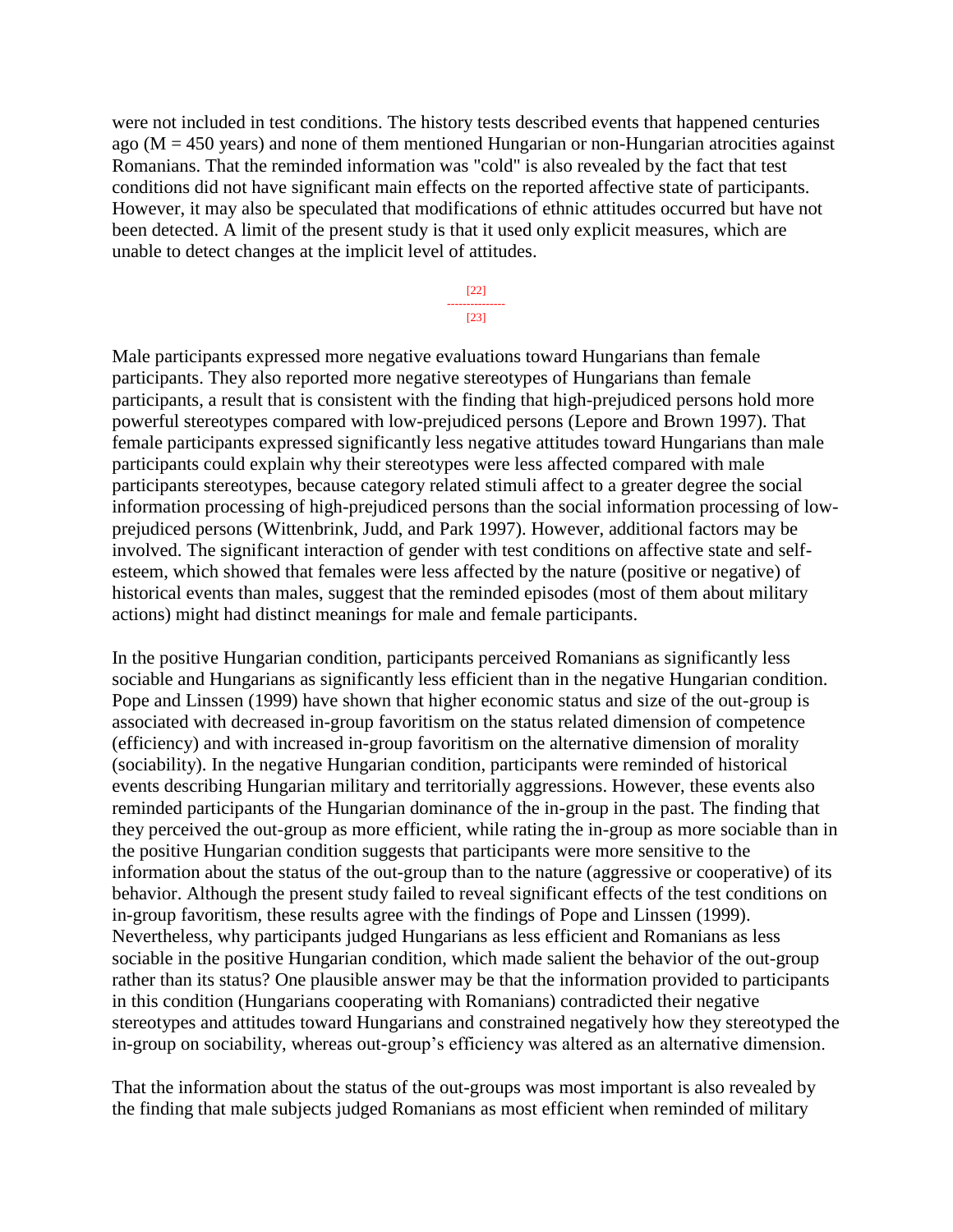victories of Romanians against non-Hungarian aggressors, that is, against powerful groups (Turks and Germans). However, the type of behavior performed by the out-group altered male participants stereotypes. Specifically, Hungarians were more negatively stereotyped on aggression and extremism in the negative Hungarian condition than in the conditions unrelated to Hungarians. That is, when reminded of Hungarian aggressions against their national group they perceived them as more aggressive and extremist.



Although test conditions had no significant effects on in-group favoritism, participants with high affective state favored to a greater degree the in-group than participants with low affective state, a result that is consistent with the general findings on the effects of happy and depressive moods on social information processing strategies (see Bodenhausen, Mussweiler, Gabriel, and Moreno, in press). The same pattern was found for participants with high and low self-esteem, except that in this case the differences were less significant. Moreover, results shown that the affective state and self-esteem of participants altered significantly how they rated and evaluated the in-group on several dimensions, but not how they perceived or evaluated the out-group. Interestingly, test conditions altered significantly in-group favoritism only when it also affected almost significantly the affective state of participants. Specifically, male participants favored more the in-group on efficiency in the positive non-Hungarian condition, that is, when they also expressed the greatest affective state.

In conclusion, the results of this study imply that reminding people of events that happened hundreds of years ago may alter their ethnic stereotypes, especially if they are highly prejudiced against the target group. The modifications of ethnic stereotypes seem to depend on the information about the status and the nature of interaction with the out-group. However, it is possible that such centuries-old events are not "hot" enough to alter people's attitudes and ingroup favoritism.

# **REFERENCES**

Bargh, J. A. (1994). "The four horsemen of automaticity: awareness, intention, efficiency, and control in social cognition." In R. S. Wyer Jr, T. K. Srull (Eds.), *Handbook of Social Cognition*. Vol. 1: *Basic Processes*, pp. 1-40. Hillsdale, NJ: Erlbaum. 2nd ed.

Bodenhausen, G. V., T. Mussweiler, S. Gabriel and K. N. Moreno (in press). "Affective Influences on Stereotyping and Intergroup Relations." In Forgas, J. P. (Ed.) *Handbook of Affect and Social Cognition*.

Bodó, Z., M. Cosmeanu, C. Mátéffy and P. Marginean (1995). "Alter/Ego tîrgumuresean," *Alter*a, 1:77-95.

Castelli, L., C. Zogmaister and L. Arcuri (2001). "Exemplar Activation and Interpersonal Behavior", *Current Research in Social Psychology*, 6: 33-44,<http://www.uiowa.edu/~grpproc>.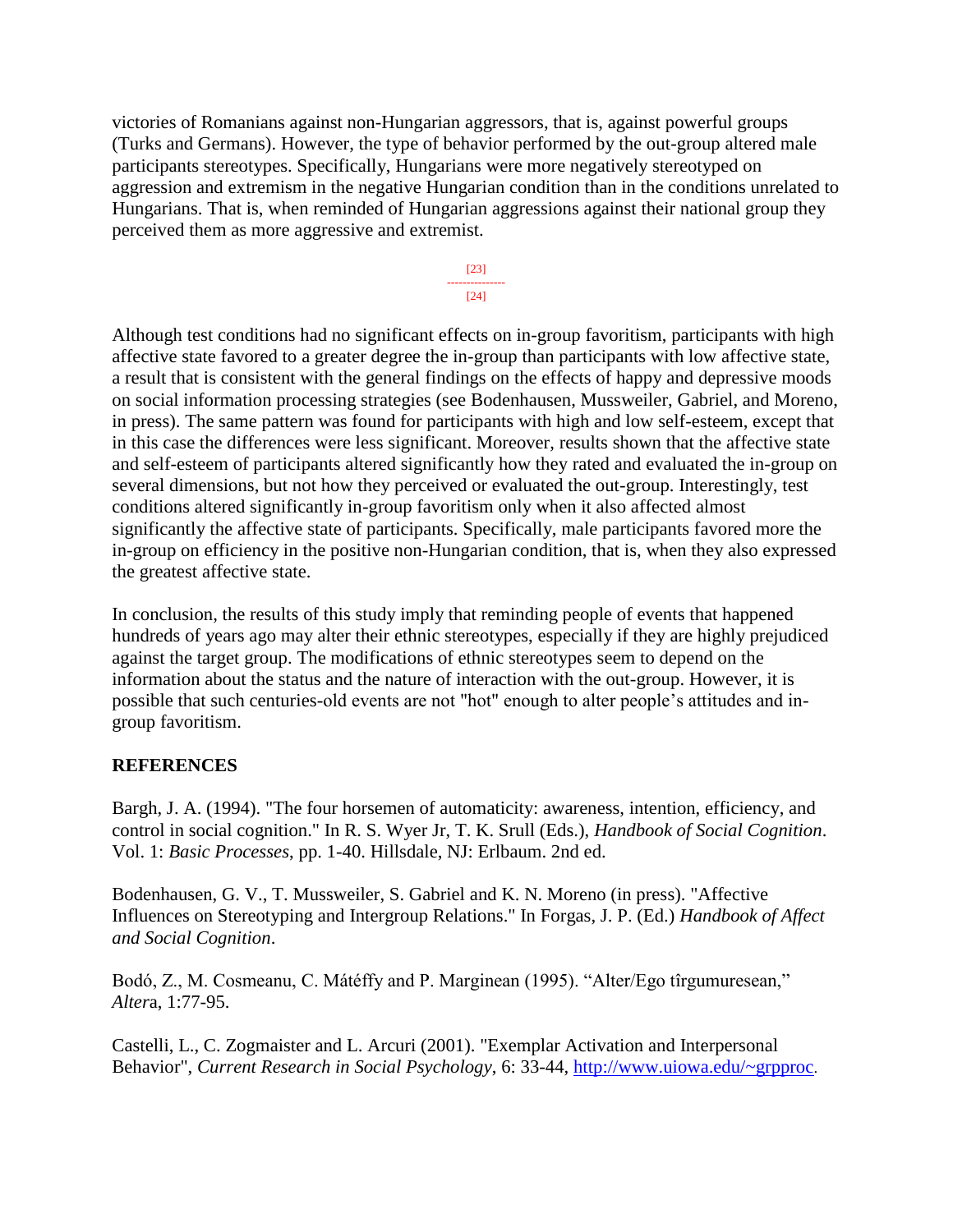Dasgupta, N. and A. G. Greenwald (in press). "On the malleability of automatic attitudes: Combating automatic prejudice with images of admired and disliked individuals," *Journal of Personality and Social Psychology.*

> [24] ---------------  $[25]$

Rudmin, F. W. (1997). "Questions of U.S. hostility towards Canada: A cognitive history of blind-eye perception," *Undercurrent*, Issue #5.

Greenwald, A. G., M. R. Banaji, A. L. Rudman, S. D. Farnham, B. Nosek and D. S. Mellott (in press) "A Unified Theory of Implicit Attitudes, Stereotypes, Self-Concept, and Self-Esteem," *Psychological Review.*

Lepore, L. and R. Brown (1997). "Category and stereotype activation: Is prejudice inevitable?" *Journal of Personality and Social Psycholog*y, *7*2:275–287.

Macrae, C. N. and G. V. Bodenhausen (2001), "Social Cognition: Categorical Person Perception," *British Journal of Psychology*, 92:239-255.

Macrae, C. N. and G. V. Bodenhausen (2000), "Social Cognition: Thinking Categorically about Others," *Annual Review of Psychology*, 51:93-120.

Madon, S., M. Guyll, K. Aboufadel, E. Montiel, A. Smith, P. Palumbo and J. Jussim (in press). "Ethnic and national stereotypes: The Princeton trilogy revisited and revised". *Personality and Social Psychology Bulletin*.

Mungiu-Pippidi, A. (1999). *Transilvania subiectiva.* Bucuresti: Humanitas. An English translation is available at:<http://www.osi.hu/ipf/publications/AlinaPP-nation.pdf> .

Peabody, D. (1985). *National characteristics* . New York: Cambridge University Press.

Pope, E and H. Linssen (1999). "In-group favouritism and the reflection of realistic dimensions of difference between national states in Central and Eastern European nationality stereotypes", *British Journal of Social Psychology*, 38:85-102.

Robinson J. P., P. R. Shaver and L. S. Wrightsman (1991). *Measures of personality and social psychological attitudes.* San Diego: Academic Press.

> [25] --------------- [26]

Shih, M., T. Pittinsky and N. Ambady (1999). "Stereotype susceptibility: Identity salience and shifts in quantitative performance," *Psychological Sciences*, 10:80-83.

Steele, C. M. and J. Aronson (1995). "Stereotype threat and the intellectual test performance of African-Americans," *Journal of Personality and Social Psychology*, 69:797-811.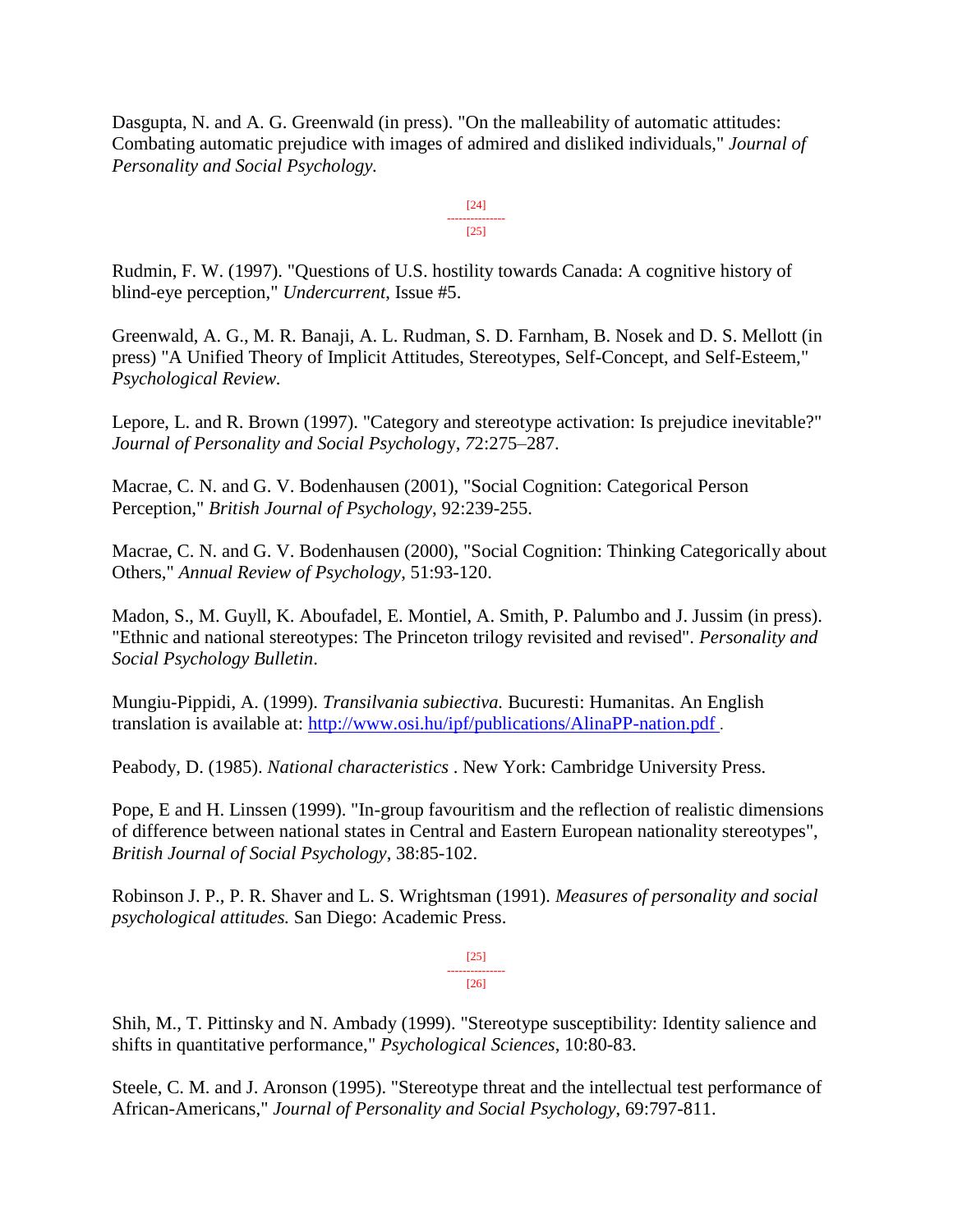Stoltz, G. (1999). "Etnotipuri în viziune relationala romani-alti etnici," *Revista Româna de Sociologie*, 10:299-312.

Stone, J., C. I. Lynch, M. Sjomeling and J. M. Darley (1999). "Stereotype Threat Effects on Black and White Athletic Performance," *Journal of Personality and Social Psychology*, 77:1213- 1277.

Tajfel, H. (1981). *Human groups and social categories*. Cambridge: Cambridge University Press.

Tajfel, H. and J. C. Turner (1986). "The social identity theory of intergroup conflict". In S. Worchel and W. G. Austen (Eds), *Psychology of intergroup relation*s, pp. 7-24. Chicago: Nelson-Hall.

Wittenbrink, B., C. M. Judd and B. Park (1997). "Evidence for racial prejudice at the implicit level and its relationship with questionnaire measures," *Journal of Personality and Social Psychology, 7*1:262–274.

> [26] --------------- [27]

#### **APPENDIX**

**Table 4.** The pattern matrix of a principal component factor analysis with direct oblimin rotation of stereotype items used in the experiment.

| <b>Items</b>         |         | Sociability    Aggressivity    Efficiency    Extremism |         |      |
|----------------------|---------|--------------------------------------------------------|---------|------|
| <b>Communicative</b> | .428    |                                                        | $-.456$ |      |
| Tough                |         | .729                                                   |         |      |
| <b>Efficient</b>     | .229    |                                                        | $-.629$ |      |
| <b>Extremist</b>     |         |                                                        |         | .745 |
| Angry                |         | .776                                                   |         |      |
| <b>Enterprising</b>  |         |                                                        | $-.586$ | .280 |
| Manipulator          |         |                                                        |         | .630 |
| Organized            | $-.230$ |                                                        | $-.848$ |      |
| <b>Dangerous</b>     |         | .719                                                   |         |      |
| <b>Persevering</b>   |         | .282                                                   | $-.525$ |      |
| Convivial            | .784    |                                                        |         |      |
| Friendly             | .756    | $-.216$                                                |         |      |
| <b>Sociable</b>      | .774    |                                                        |         |      |
| <b>Chauvinist</b>    |         |                                                        |         | .788 |
| <b>Aggressive</b>    |         | .722                                                   |         |      |
| <b>Conscientious</b> |         |                                                        | $-.723$ |      |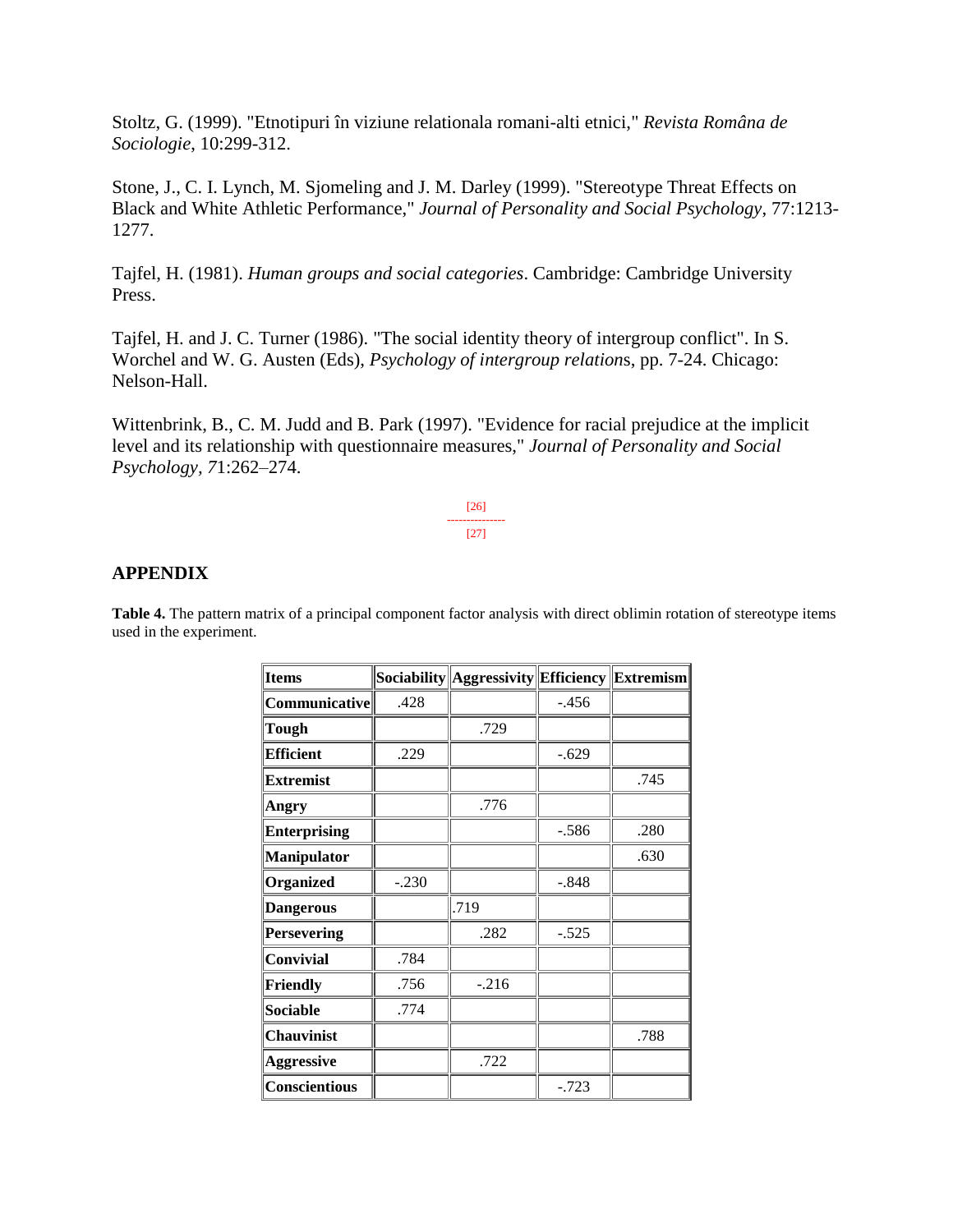| $\parallel$ Amusing | .750 |                    |  |
|---------------------|------|--------------------|--|
|                     |      |                    |  |
|                     |      | 27<br>------------ |  |
|                     |      | (28)               |  |

**Table 5**. The pattern matrix of a principal component factor analysis with direct oblimin rotation of attitude items used in the experiment.

| <b>Items</b>        | <b>Negative</b><br>evaluation | <b>Positive</b><br>evaluation |
|---------------------|-------------------------------|-------------------------------|
| <b>Admiration</b>   |                               | .819                          |
| Anger               | .940                          |                               |
| <b>Pleasure</b>     |                               | .836                          |
| <b>Respect</b>      | .469                          | .480                          |
| Rejection           | .789                          |                               |
| <b>Appreciation</b> | .322                          | .629                          |
| <b>Attraction</b>   |                               | .964                          |
| Hate                | .869                          |                               |
| Joy                 |                               | .807                          |
| <b>Disgust</b>      | .724                          | .210                          |
| <b>Despise</b>      | .790                          |                               |
| Annoyance           | .770                          |                               |

#### [28] --------------- [29]

**Table 6.** Alpha coefficients of stereotype and attitude scales

| <b>Scales</b>              | Alpha coefficients |
|----------------------------|--------------------|
| Sociability                | .825               |
| <b>Efficiency</b>          | .746               |
| <b>Aggression</b>          | .768               |
| <b>Extremism</b>           | .637               |
| <b>Positive evaluation</b> | .914               |
| <b>Negative evaluation</b> | .915               |

# **AUTHOR BIOGRAPHY**